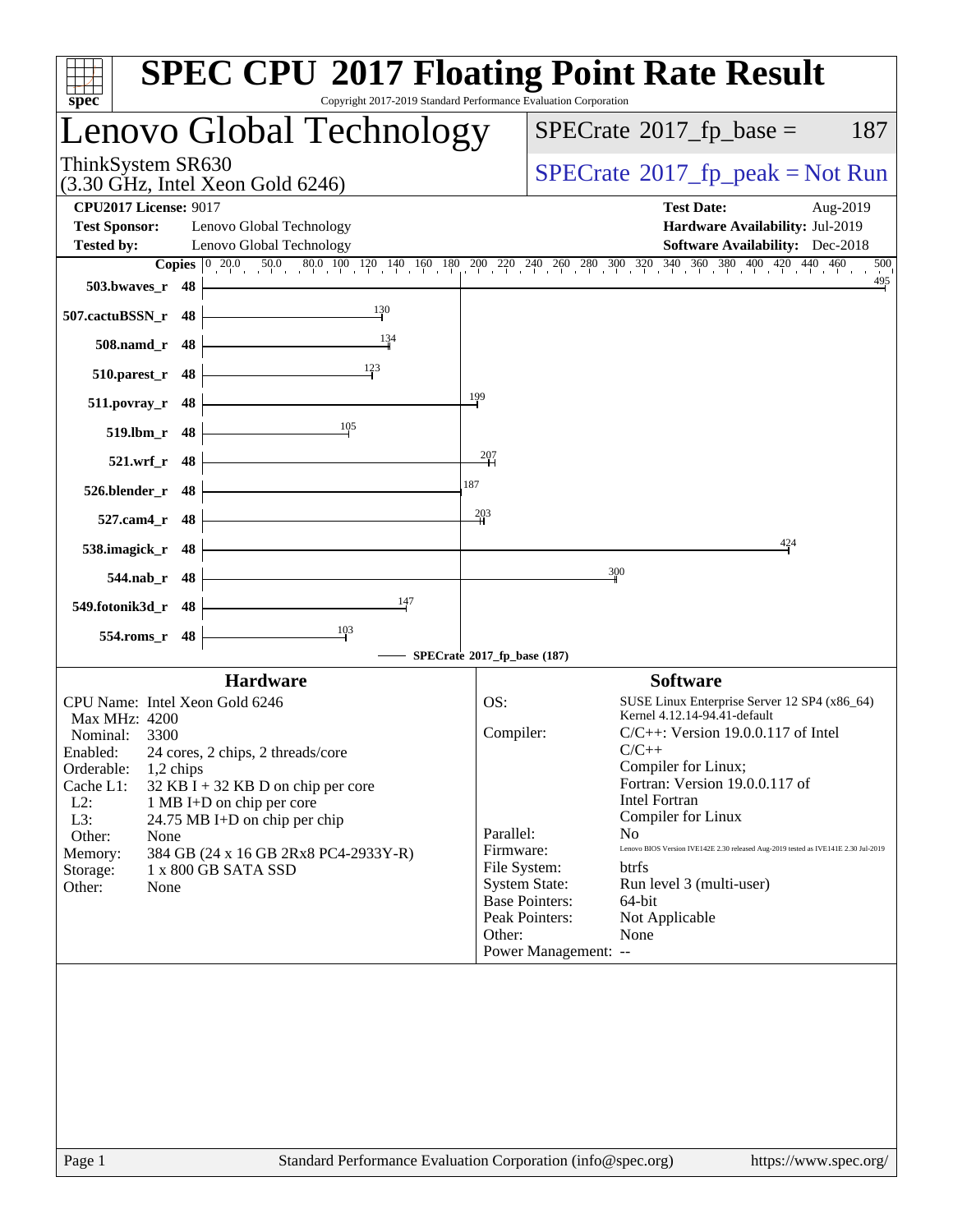

# Lenovo Global Technology

(3.30 GHz, Intel Xeon Gold 6246)

 $SPECTate@2017_fp\_peak = Not Run$  $SPECTate$ <sup>®</sup>[2017\\_fp\\_base =](http://www.spec.org/auto/cpu2017/Docs/result-fields.html#SPECrate2017fpbase) 187

**[Test Sponsor:](http://www.spec.org/auto/cpu2017/Docs/result-fields.html#TestSponsor)** Lenovo Global Technology **[Hardware Availability:](http://www.spec.org/auto/cpu2017/Docs/result-fields.html#HardwareAvailability)** Jul-2019 **[Tested by:](http://www.spec.org/auto/cpu2017/Docs/result-fields.html#Testedby)** Lenovo Global Technology **[Software Availability:](http://www.spec.org/auto/cpu2017/Docs/result-fields.html#SoftwareAvailability)** Dec-2018

**[CPU2017 License:](http://www.spec.org/auto/cpu2017/Docs/result-fields.html#CPU2017License)** 9017 **[Test Date:](http://www.spec.org/auto/cpu2017/Docs/result-fields.html#TestDate)** Aug-2019

#### **[Results Table](http://www.spec.org/auto/cpu2017/Docs/result-fields.html#ResultsTable)**

|                                                    | <b>Base</b>   |                |       |                |       | <b>Peak</b>    |            |               |                |              |                |              |                |              |
|----------------------------------------------------|---------------|----------------|-------|----------------|-------|----------------|------------|---------------|----------------|--------------|----------------|--------------|----------------|--------------|
| <b>Benchmark</b>                                   | <b>Copies</b> | <b>Seconds</b> | Ratio | <b>Seconds</b> | Ratio | <b>Seconds</b> | Ratio      | <b>Copies</b> | <b>Seconds</b> | <b>Ratio</b> | <b>Seconds</b> | <b>Ratio</b> | <b>Seconds</b> | <b>Ratio</b> |
| 503.bwaves_r                                       | 48            | 973            | 495   | 974            | 494   | 973            | 495        |               |                |              |                |              |                |              |
| 507.cactuBSSN r                                    | 48            | 468            | 130   | 468            | 130   | 468            | 130        |               |                |              |                |              |                |              |
| $508$ .namd $r$                                    | 48            | 336            | 136   | 340            | 134   | 340            | 134        |               |                |              |                |              |                |              |
| 510.parest_r                                       | 48            | 1022           | 123   | 1027           | 122   | 1022           | 123        |               |                |              |                |              |                |              |
| 511.povray_r                                       | 48            | 564            | 199   | 563            | 199   | 563            | 199        |               |                |              |                |              |                |              |
| 519.1bm_r                                          | 48            | 480            | 105   | 479            | 106   | 480            | 105        |               |                |              |                |              |                |              |
| $521$ .wrf r                                       | 48            | 520            | 207   | 519            | 207   | 508            | 212        |               |                |              |                |              |                |              |
| 526.blender_r                                      | 48            | 391            | 187   | <u>390</u>     | 187   | 390            | 187        |               |                |              |                |              |                |              |
| $527$ .cam $4r$                                    | 48            | 412            | 204   | 418            | 201   | 413            | 203        |               |                |              |                |              |                |              |
| 538.imagick_r                                      | 48            | 281            | 424   | 281            | 424   | 281            | 425        |               |                |              |                |              |                |              |
| $544$ .nab_r                                       | 48            | 269            | 300   | 269            | 300   | 271            | 299        |               |                |              |                |              |                |              |
| 549.fotonik3d r                                    | 48            | 1269           | 147   | 1271           | 147   | 1269           | 147        |               |                |              |                |              |                |              |
| $554$ .roms_r                                      | 48            | 736            | 104   | 738            | 103   | 738            | <b>103</b> |               |                |              |                |              |                |              |
| $SPECrate^{\otimes}2017$ fp base =<br>187          |               |                |       |                |       |                |            |               |                |              |                |              |                |              |
| $SPECrate^{\circ}2017$ fp peak =<br><b>Not Run</b> |               |                |       |                |       |                |            |               |                |              |                |              |                |              |

Results appear in the [order in which they were run](http://www.spec.org/auto/cpu2017/Docs/result-fields.html#RunOrder). Bold underlined text [indicates a median measurement](http://www.spec.org/auto/cpu2017/Docs/result-fields.html#Median).

### **[Submit Notes](http://www.spec.org/auto/cpu2017/Docs/result-fields.html#SubmitNotes)**

 The numactl mechanism was used to bind copies to processors. The config file option 'submit' was used to generate numactl commands to bind each copy to a specific processor. For details, please see the config file.

### **[Operating System Notes](http://www.spec.org/auto/cpu2017/Docs/result-fields.html#OperatingSystemNotes)**

Stack size set to unlimited using "ulimit -s unlimited"

#### **[General Notes](http://www.spec.org/auto/cpu2017/Docs/result-fields.html#GeneralNotes)**

Environment variables set by runcpu before the start of the run: LD LIBRARY PATH = "/home/cpu2017-1.0.5-ic19/lib/intel64"

 Binaries compiled on a system with 1x Intel Core i9-799X CPU + 32GB RAM memory using Redhat Enterprise Linux 7.5 Transparent Huge Pages enabled by default Prior to runcpu invocation Filesystem page cache synced and cleared with: sync; echo 3> /proc/sys/vm/drop\_caches runcpu command invoked through numactl i.e.: numactl --interleave=all runcpu <etc> NA: The test sponsor attests, as of date of publication, that CVE-2017-5754 (Meltdown)

**(Continued on next page)**

| Page 2 | Standard Performance Evaluation Corporation (info@spec.org) | https://www.spec.org/ |
|--------|-------------------------------------------------------------|-----------------------|
|--------|-------------------------------------------------------------|-----------------------|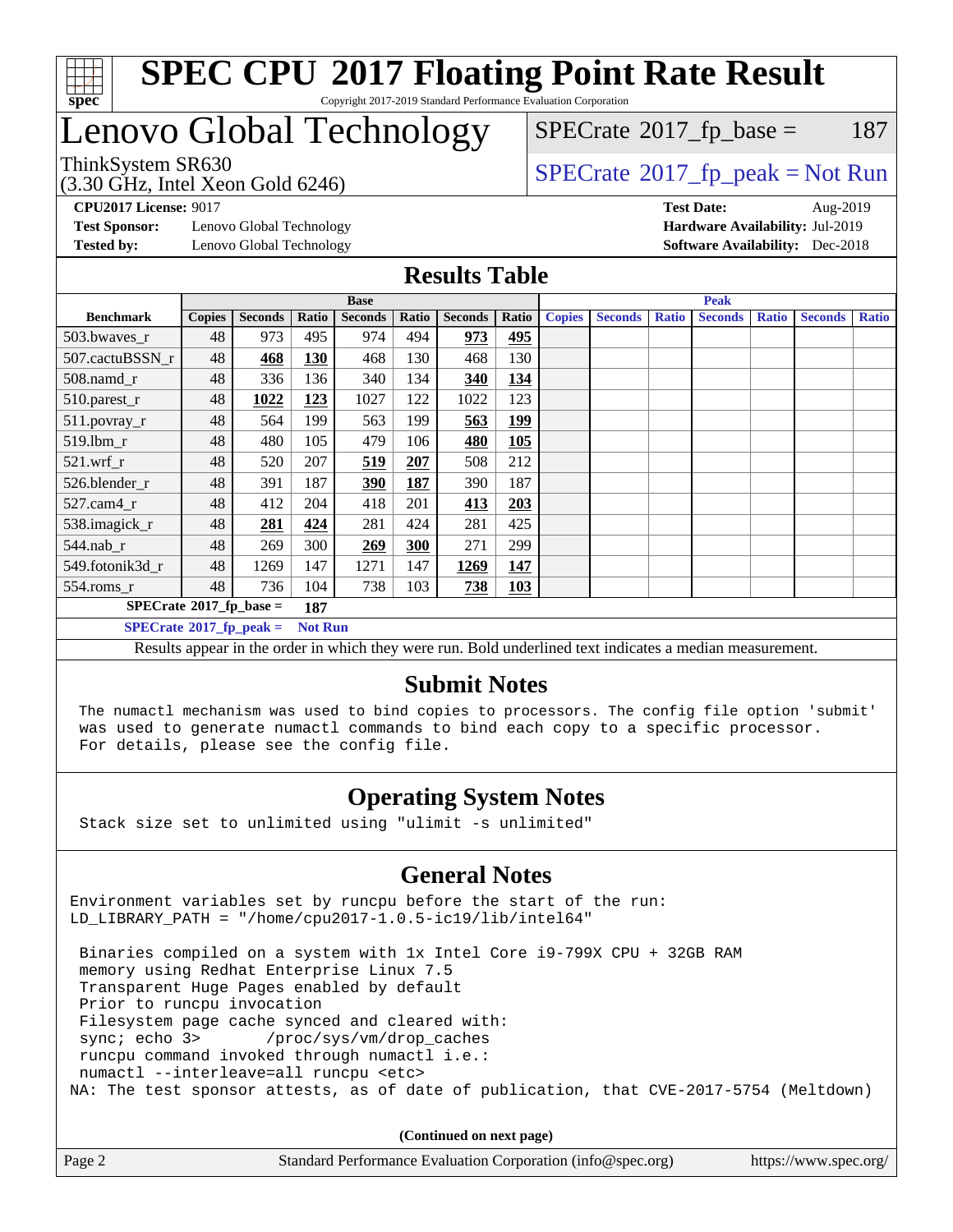

# **[SPEC CPU](http://www.spec.org/auto/cpu2017/Docs/result-fields.html#SPECCPU2017FloatingPointRateResult)[2017 Floating Point Rate Result](http://www.spec.org/auto/cpu2017/Docs/result-fields.html#SPECCPU2017FloatingPointRateResult)**

Copyright 2017-2019 Standard Performance Evaluation Corporation

# Lenovo Global Technology

 $SPECTate$ <sup>®</sup>[2017\\_fp\\_base =](http://www.spec.org/auto/cpu2017/Docs/result-fields.html#SPECrate2017fpbase) 187

(3.30 GHz, Intel Xeon Gold 6246)

ThinkSystem SR630<br>  $SPECTI<sub>2</sub>120 CLI<sub>2</sub>1452152$  [SPECrate](http://www.spec.org/auto/cpu2017/Docs/result-fields.html#SPECrate2017fppeak)®[2017\\_fp\\_peak = N](http://www.spec.org/auto/cpu2017/Docs/result-fields.html#SPECrate2017fppeak)ot Run

**[Test Sponsor:](http://www.spec.org/auto/cpu2017/Docs/result-fields.html#TestSponsor)** Lenovo Global Technology **[Hardware Availability:](http://www.spec.org/auto/cpu2017/Docs/result-fields.html#HardwareAvailability)** Jul-2019 **[Tested by:](http://www.spec.org/auto/cpu2017/Docs/result-fields.html#Testedby)** Lenovo Global Technology **[Software Availability:](http://www.spec.org/auto/cpu2017/Docs/result-fields.html#SoftwareAvailability)** Dec-2018

**[CPU2017 License:](http://www.spec.org/auto/cpu2017/Docs/result-fields.html#CPU2017License)** 9017 **[Test Date:](http://www.spec.org/auto/cpu2017/Docs/result-fields.html#TestDate)** Aug-2019

### **[General Notes \(Continued\)](http://www.spec.org/auto/cpu2017/Docs/result-fields.html#GeneralNotes)**

is mitigated in the system as tested and documented. Yes: The test sponsor attests, as of date of publication, that CVE-2017-5753 (Spectre variant 1) is mitigated in the system as tested and documented. Yes: The test sponsor attests, as of date of publication, that CVE-2017-5715 (Spectre variant 2) is mitigated in the system as tested and documented. Yes: The test sponsor attests, as of date of publication, that CVE-2018-3640 (Spectre variant 3a) is mitigated in the system as tested and documented. Yes: The test sponsor attests, as of date of publication, that CVE-2018-3639 (Spectre variant 4) is mitigated in the system as tested and documented.

### **[Platform Notes](http://www.spec.org/auto/cpu2017/Docs/result-fields.html#PlatformNotes)**

Page 3 Standard Performance Evaluation Corporation [\(info@spec.org\)](mailto:info@spec.org) <https://www.spec.org/> BIOS configuration: Choose Operating Mode set to Maximum Performance Choose Operating Mode set to Custom Mode C-states set to Legacy SNC set to Enable DCU Streamer Prefetcher set to Disable Trusted Execution Technology set to Enable Stale AtoS set to Enable LLC dead line alloc set to Disable Patrol Scrub set to Disable Sysinfo program /home/cpu2017-1.0.5-ic19/bin/sysinfo Rev: r5974 of 2018-05-19 9bcde8f2999c33d61f64985e45859ea9 running on linux-ptrp Fri Aug 16 09:28:36 2019 SUT (System Under Test) info as seen by some common utilities. For more information on this section, see <https://www.spec.org/cpu2017/Docs/config.html#sysinfo> From /proc/cpuinfo model name : Intel(R) Xeon(R) Gold 6246 CPU @ 3.30GHz 2 "physical id"s (chips) 48 "processors" cores, siblings (Caution: counting these is hw and system dependent. The following excerpts from /proc/cpuinfo might not be reliable. Use with caution.) cpu cores : 12 siblings : 24 physical 0: cores 0 2 4 8 10 17 18 19 20 24 25 27 physical 1: cores 0 1 2 3 4 8 9 10 11 17 18 27 From lscpu: Architecture: x86\_64 CPU op-mode(s): 32-bit, 64-bit Byte Order: Little Endian  $CPU(s):$  48 **(Continued on next page)**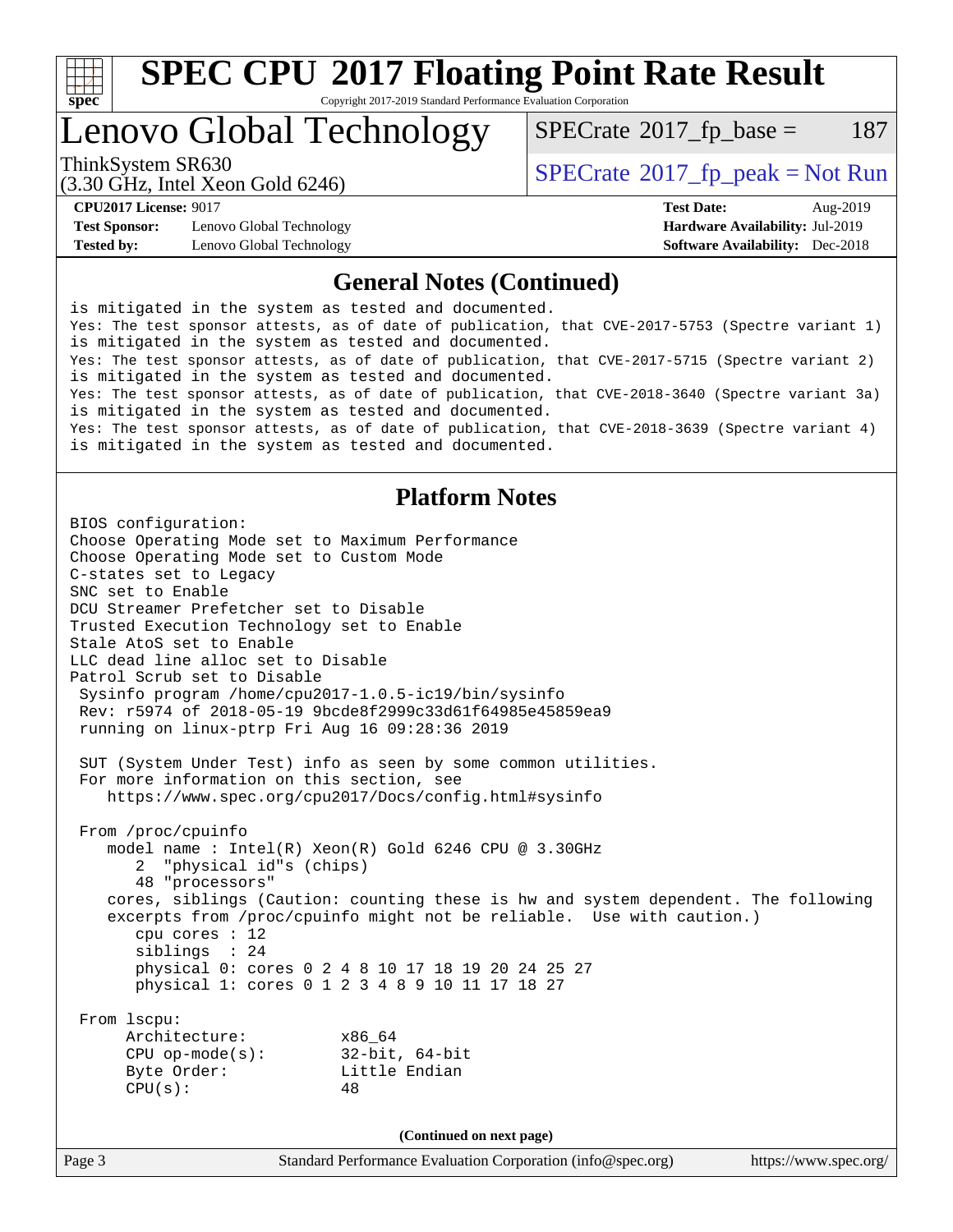

Lenovo Global Technology

 $SPECTate$ <sup>®</sup>[2017\\_fp\\_base =](http://www.spec.org/auto/cpu2017/Docs/result-fields.html#SPECrate2017fpbase) 187

(3.30 GHz, Intel Xeon Gold 6246)

ThinkSystem SR630<br>  $\begin{array}{c}\n\text{SPECrate} \textcirc 2017\_fp\_peak = Not Run \\
\text{SPECrate} \textcirc 2017\_fp\_peak = Not Run\n\end{array}$  $\begin{array}{c}\n\text{SPECrate} \textcirc 2017\_fp\_peak = Not Run \\
\text{SPECrate} \textcirc 2017\_fp\_peak = Not Run\n\end{array}$  $\begin{array}{c}\n\text{SPECrate} \textcirc 2017\_fp\_peak = Not Run \\
\text{SPECrate} \textcirc 2017\_fp\_peak = Not Run\n\end{array}$ 

**[Test Sponsor:](http://www.spec.org/auto/cpu2017/Docs/result-fields.html#TestSponsor)** Lenovo Global Technology **[Hardware Availability:](http://www.spec.org/auto/cpu2017/Docs/result-fields.html#HardwareAvailability)** Jul-2019 **[Tested by:](http://www.spec.org/auto/cpu2017/Docs/result-fields.html#Testedby)** Lenovo Global Technology **[Software Availability:](http://www.spec.org/auto/cpu2017/Docs/result-fields.html#SoftwareAvailability)** Dec-2018

**[CPU2017 License:](http://www.spec.org/auto/cpu2017/Docs/result-fields.html#CPU2017License)** 9017 **[Test Date:](http://www.spec.org/auto/cpu2017/Docs/result-fields.html#TestDate)** Aug-2019

#### **[Platform Notes \(Continued\)](http://www.spec.org/auto/cpu2017/Docs/result-fields.html#PlatformNotes)**

Page 4 Standard Performance Evaluation Corporation [\(info@spec.org\)](mailto:info@spec.org) <https://www.spec.org/> On-line CPU(s) list: 0-47 Thread(s) per core: 2 Core(s) per socket: 12 Socket(s): 2 NUMA node(s): 4 Vendor ID: GenuineIntel CPU family: 6 Model: 85 Model name: Intel(R) Xeon(R) Gold 6246 CPU @ 3.30GHz Stepping: 7 CPU MHz: 3300.000 CPU max MHz: 4200.0000 CPU min MHz: 1200.0000 BogoMIPS: 6600.00 Virtualization: VT-x L1d cache: 32K L1i cache: 32K L2 cache: 1024K L3 cache: 25344K NUMA node0 CPU(s): 0,1,3,5,9,10,24,25,27,29,33,34 NUMA node1 CPU(s): 2,4,6-8,11,26,28,30-32,35 NUMA node2 CPU(s): 12-14,17,18,21,36-38,41,42,45 NUMA node3 CPU(s): 15,16,19,20,22,23,39,40,43,44,46,47 Flags: fpu vme de pse tsc msr pae mce cx8 apic sep mtrr pge mca cmov pat pse36 clflush dts acpi mmx fxsr sse sse2 ss ht tm pbe syscall nx pdpe1gb rdtscp lm constant\_tsc art arch\_perfmon pebs bts rep\_good nopl xtopology nonstop\_tsc cpuid aperfmperf pni pclmulqdq dtes64 monitor ds\_cpl vmx smx est tm2 ssse3 sdbg fma cx16 xtpr pdcm pcid dca sse4\_1 sse4\_2 x2apic movbe popcnt tsc\_deadline\_timer aes xsave avx f16c rdrand lahf\_lm abm 3dnowprefetch cpuid\_fault epb cat\_l3 cdp\_l3 invpcid\_single intel\_ppin ssbd mba ibrs ibpb stibp tpr\_shadow vnmi flexpriority ept vpid fsgsbase tsc\_adjust bmi1 hle avx2 smep bmi2 erms invpcid rtm cqm mpx rdt\_a avx512f avx512dq rdseed adx smap clflushopt clwb intel\_pt avx512cd avx512bw avx512vl xsaveopt xsavec xgetbv1 xsaves cqm\_llc cqm\_occup\_llc cqm\_mbm\_total cqm\_mbm\_local dtherm ida arat pln pts pku ospke avx512\_vnni flush\_l1d arch\_capabilities /proc/cpuinfo cache data cache size : 25344 KB From numactl --hardware WARNING: a numactl 'node' might or might not correspond to a physical chip. available: 4 nodes (0-3) node 0 cpus: 0 1 3 5 9 10 24 25 27 29 33 34 node 0 size: 96366 MB node 0 free: 95775 MB node 1 cpus: 2 4 6 7 8 11 26 28 30 31 32 35 node 1 size: 96755 MB node 1 free: 96211 MB **(Continued on next page)**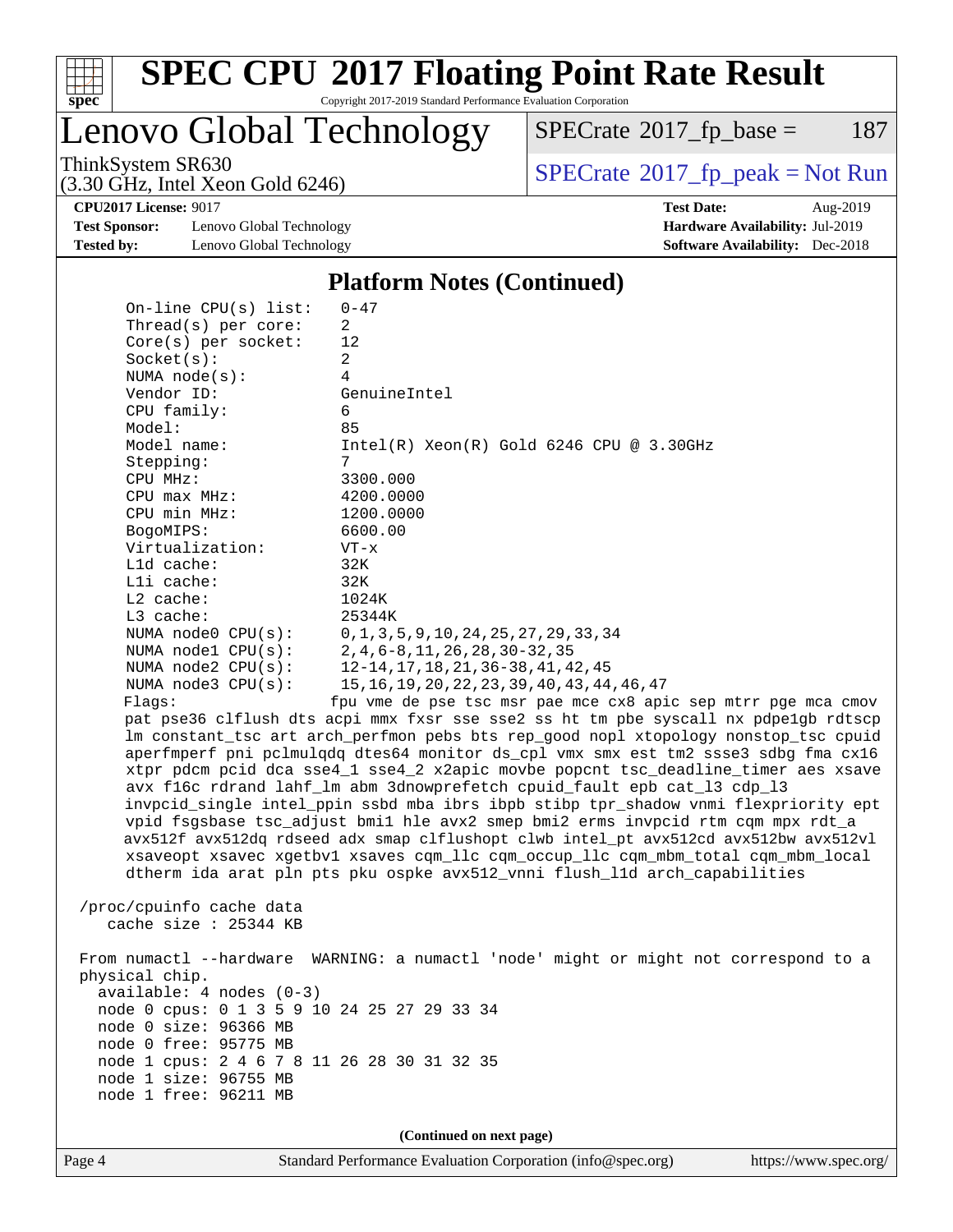

Page 5 Standard Performance Evaluation Corporation [\(info@spec.org\)](mailto:info@spec.org) <https://www.spec.org/>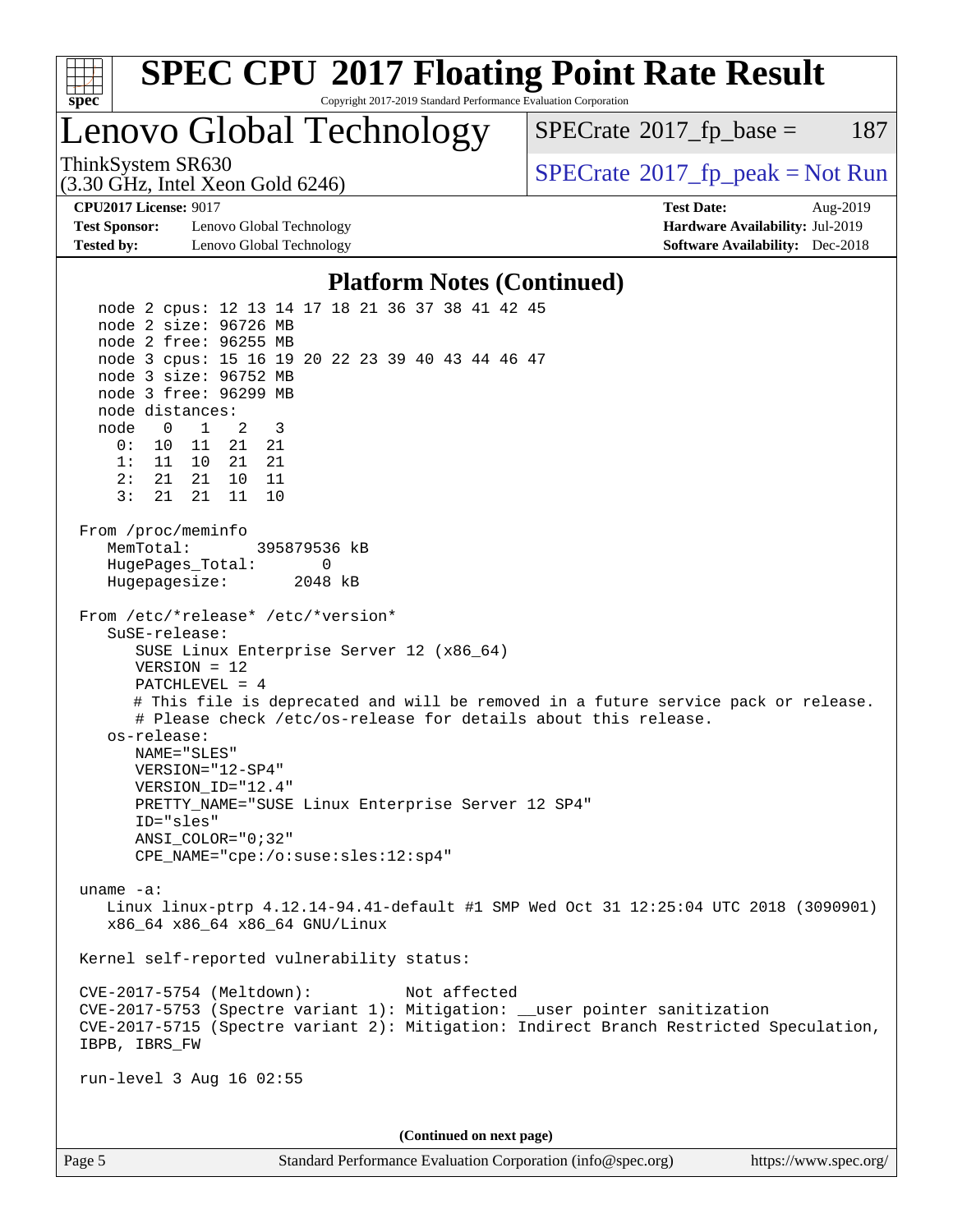

Intel(R) C++ Intel(R) 64 Compiler for applications running on Intel(R)  $64$ , Version 19.0.0.117 Build 20180804

Copyright (C) 1985-2018 Intel Corporation. All rights reserved. ------------------------------------------------------------------------------

==============================================================================  $C++$ , C  $| 511.povray_r(base) 526.blender_r(base)$ ------------------------------------------------------------------------------

Intel(R) C++ Intel(R) 64 Compiler for applications running on Intel(R)  $64$ , Version 19.0.0.117 Build 20180804 Copyright (C) 1985-2018 Intel Corporation. All rights reserved.

Intel(R) C Intel(R) 64 Compiler for applications running on Intel(R)  $64$ , Version 19.0.0.117 Build 20180804

Copyright (C) 1985-2018 Intel Corporation. All rights reserved. ------------------------------------------------------------------------------

============================================================================== C++, C, Fortran | 507.cactuBSSN\_r(base) ------------------------------------------------------------------------------

**(Continued on next page)**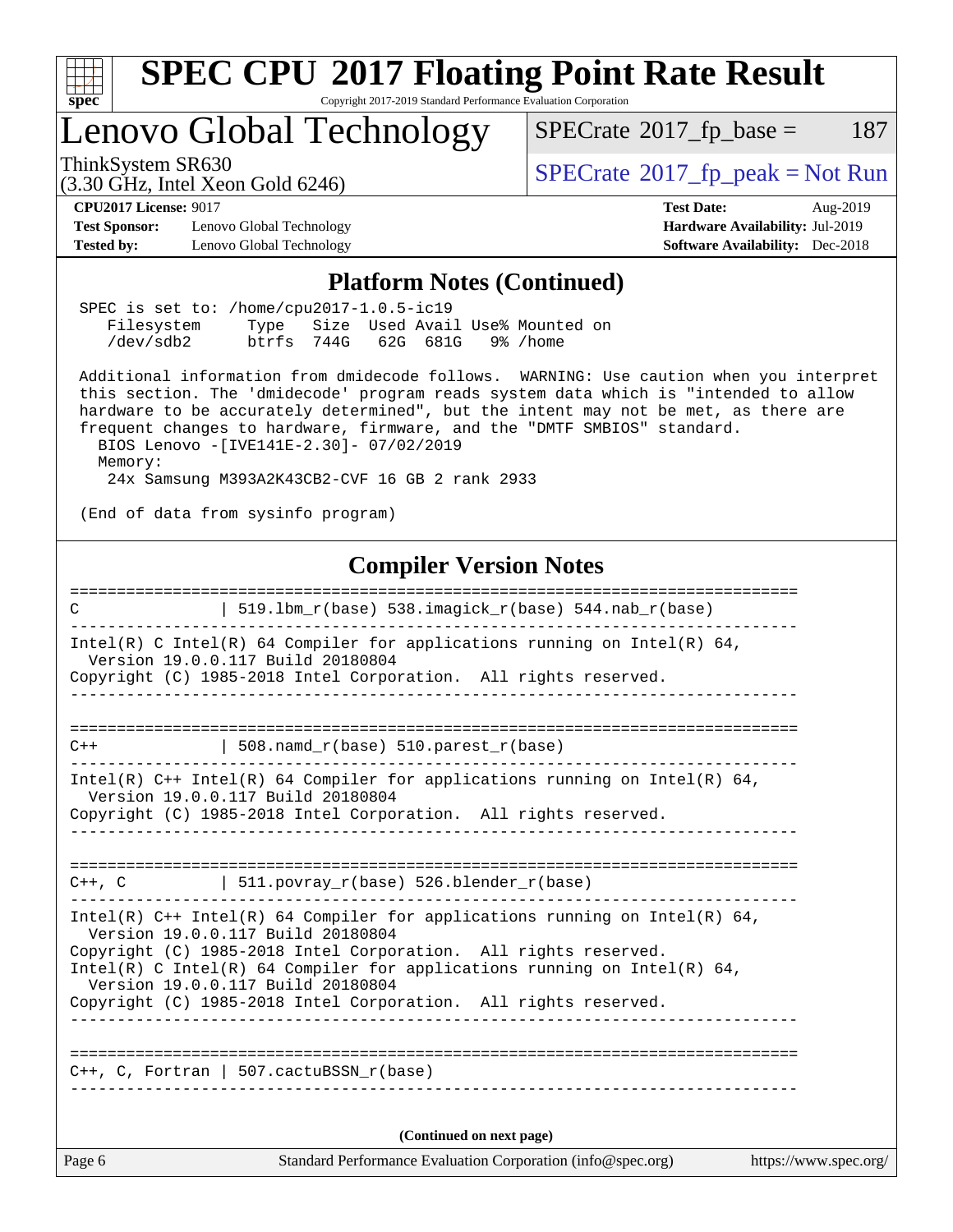

# **[SPEC CPU](http://www.spec.org/auto/cpu2017/Docs/result-fields.html#SPECCPU2017FloatingPointRateResult)[2017 Floating Point Rate Result](http://www.spec.org/auto/cpu2017/Docs/result-fields.html#SPECCPU2017FloatingPointRateResult)**

Copyright 2017-2019 Standard Performance Evaluation Corporation

## Lenovo Global Technology

 $SPECTate@2017_fp\_base = 187$ 

(3.30 GHz, Intel Xeon Gold 6246)

ThinkSystem SR630<br>  $\begin{array}{c}\n\text{SPECrate} \textcirc 2017\_fp\_peak = Not Run \\
\text{SPECrate} \textcirc 2017\_fp\_peak = Not Run\n\end{array}$  $\begin{array}{c}\n\text{SPECrate} \textcirc 2017\_fp\_peak = Not Run \\
\text{SPECrate} \textcirc 2017\_fp\_peak = Not Run\n\end{array}$  $\begin{array}{c}\n\text{SPECrate} \textcirc 2017\_fp\_peak = Not Run \\
\text{SPECrate} \textcirc 2017\_fp\_peak = Not Run\n\end{array}$ 

**[Test Sponsor:](http://www.spec.org/auto/cpu2017/Docs/result-fields.html#TestSponsor)** Lenovo Global Technology **[Hardware Availability:](http://www.spec.org/auto/cpu2017/Docs/result-fields.html#HardwareAvailability)** Jul-2019 **[Tested by:](http://www.spec.org/auto/cpu2017/Docs/result-fields.html#Testedby)** Lenovo Global Technology **[Software Availability:](http://www.spec.org/auto/cpu2017/Docs/result-fields.html#SoftwareAvailability)** Dec-2018

**[CPU2017 License:](http://www.spec.org/auto/cpu2017/Docs/result-fields.html#CPU2017License)** 9017 **[Test Date:](http://www.spec.org/auto/cpu2017/Docs/result-fields.html#TestDate)** Aug-2019

### **[Compiler Version Notes \(Continued\)](http://www.spec.org/auto/cpu2017/Docs/result-fields.html#CompilerVersionNotes)**

| Intel(R) $C++$ Intel(R) 64 Compiler for applications running on Intel(R) 64,<br>Version 19.0.0.117 Build 20180804                                                                                                                                                                                                                                                          |  |  |  |  |  |  |  |
|----------------------------------------------------------------------------------------------------------------------------------------------------------------------------------------------------------------------------------------------------------------------------------------------------------------------------------------------------------------------------|--|--|--|--|--|--|--|
| Copyright (C) 1985-2018 Intel Corporation. All rights reserved.<br>Intel(R) C Intel(R) 64 Compiler for applications running on Intel(R) 64,<br>Version 19.0.0.117 Build 20180804                                                                                                                                                                                           |  |  |  |  |  |  |  |
| Copyright (C) 1985-2018 Intel Corporation. All rights reserved.<br>$Intel(R)$ Fortran Intel(R) 64 Compiler for applications running on Intel(R)<br>64, Version 19.0.0.117 Build 20180804                                                                                                                                                                                   |  |  |  |  |  |  |  |
| Copyright (C) 1985-2018 Intel Corporation. All rights reserved.                                                                                                                                                                                                                                                                                                            |  |  |  |  |  |  |  |
| ---------------------------                                                                                                                                                                                                                                                                                                                                                |  |  |  |  |  |  |  |
| Fortran $\vert$ 503.bwaves r(base) 549.fotonik3d r(base) 554.roms r(base)                                                                                                                                                                                                                                                                                                  |  |  |  |  |  |  |  |
| $Intel(R)$ Fortran Intel(R) 64 Compiler for applications running on Intel(R)<br>64, Version 19.0.0.117 Build 20180804<br>Copyright (C) 1985-2018 Intel Corporation. All rights reserved.                                                                                                                                                                                   |  |  |  |  |  |  |  |
|                                                                                                                                                                                                                                                                                                                                                                            |  |  |  |  |  |  |  |
| Fortran, $C$   521.wrf $r(base)$ 527.cam4 $r(base)$                                                                                                                                                                                                                                                                                                                        |  |  |  |  |  |  |  |
| Intel(R) Fortran Intel(R) 64 Compiler for applications running on Intel(R)<br>64, Version 19.0.0.117 Build 20180804<br>Copyright (C) 1985-2018 Intel Corporation. All rights reserved.<br>Intel(R) C Intel(R) 64 Compiler for applications running on Intel(R) 64,<br>Version 19.0.0.117 Build 20180804<br>Copyright (C) 1985-2018 Intel Corporation. All rights reserved. |  |  |  |  |  |  |  |
|                                                                                                                                                                                                                                                                                                                                                                            |  |  |  |  |  |  |  |

## **[Base Compiler Invocation](http://www.spec.org/auto/cpu2017/Docs/result-fields.html#BaseCompilerInvocation)**

[C benchmarks](http://www.spec.org/auto/cpu2017/Docs/result-fields.html#Cbenchmarks): [icc -m64 -std=c11](http://www.spec.org/cpu2017/results/res2019q3/cpu2017-20190819-17100.flags.html#user_CCbase_intel_icc_64bit_c11_33ee0cdaae7deeeab2a9725423ba97205ce30f63b9926c2519791662299b76a0318f32ddfffdc46587804de3178b4f9328c46fa7c2b0cd779d7a61945c91cd35)

[C++ benchmarks:](http://www.spec.org/auto/cpu2017/Docs/result-fields.html#CXXbenchmarks) [icpc -m64](http://www.spec.org/cpu2017/results/res2019q3/cpu2017-20190819-17100.flags.html#user_CXXbase_intel_icpc_64bit_4ecb2543ae3f1412ef961e0650ca070fec7b7afdcd6ed48761b84423119d1bf6bdf5cad15b44d48e7256388bc77273b966e5eb805aefd121eb22e9299b2ec9d9)

[Fortran benchmarks](http://www.spec.org/auto/cpu2017/Docs/result-fields.html#Fortranbenchmarks): [ifort -m64](http://www.spec.org/cpu2017/results/res2019q3/cpu2017-20190819-17100.flags.html#user_FCbase_intel_ifort_64bit_24f2bb282fbaeffd6157abe4f878425411749daecae9a33200eee2bee2fe76f3b89351d69a8130dd5949958ce389cf37ff59a95e7a40d588e8d3a57e0c3fd751)

|  |  | Benchmarks using both Fortran and C: |
|--|--|--------------------------------------|
|  |  | ifort $-m64$ icc $-m64$ $-std= c11$  |

[Benchmarks using both C and C++](http://www.spec.org/auto/cpu2017/Docs/result-fields.html#BenchmarksusingbothCandCXX): [icpc -m64](http://www.spec.org/cpu2017/results/res2019q3/cpu2017-20190819-17100.flags.html#user_CC_CXXbase_intel_icpc_64bit_4ecb2543ae3f1412ef961e0650ca070fec7b7afdcd6ed48761b84423119d1bf6bdf5cad15b44d48e7256388bc77273b966e5eb805aefd121eb22e9299b2ec9d9) [icc -m64 -std=c11](http://www.spec.org/cpu2017/results/res2019q3/cpu2017-20190819-17100.flags.html#user_CC_CXXbase_intel_icc_64bit_c11_33ee0cdaae7deeeab2a9725423ba97205ce30f63b9926c2519791662299b76a0318f32ddfffdc46587804de3178b4f9328c46fa7c2b0cd779d7a61945c91cd35)

**(Continued on next page)**

Page 7 Standard Performance Evaluation Corporation [\(info@spec.org\)](mailto:info@spec.org) <https://www.spec.org/>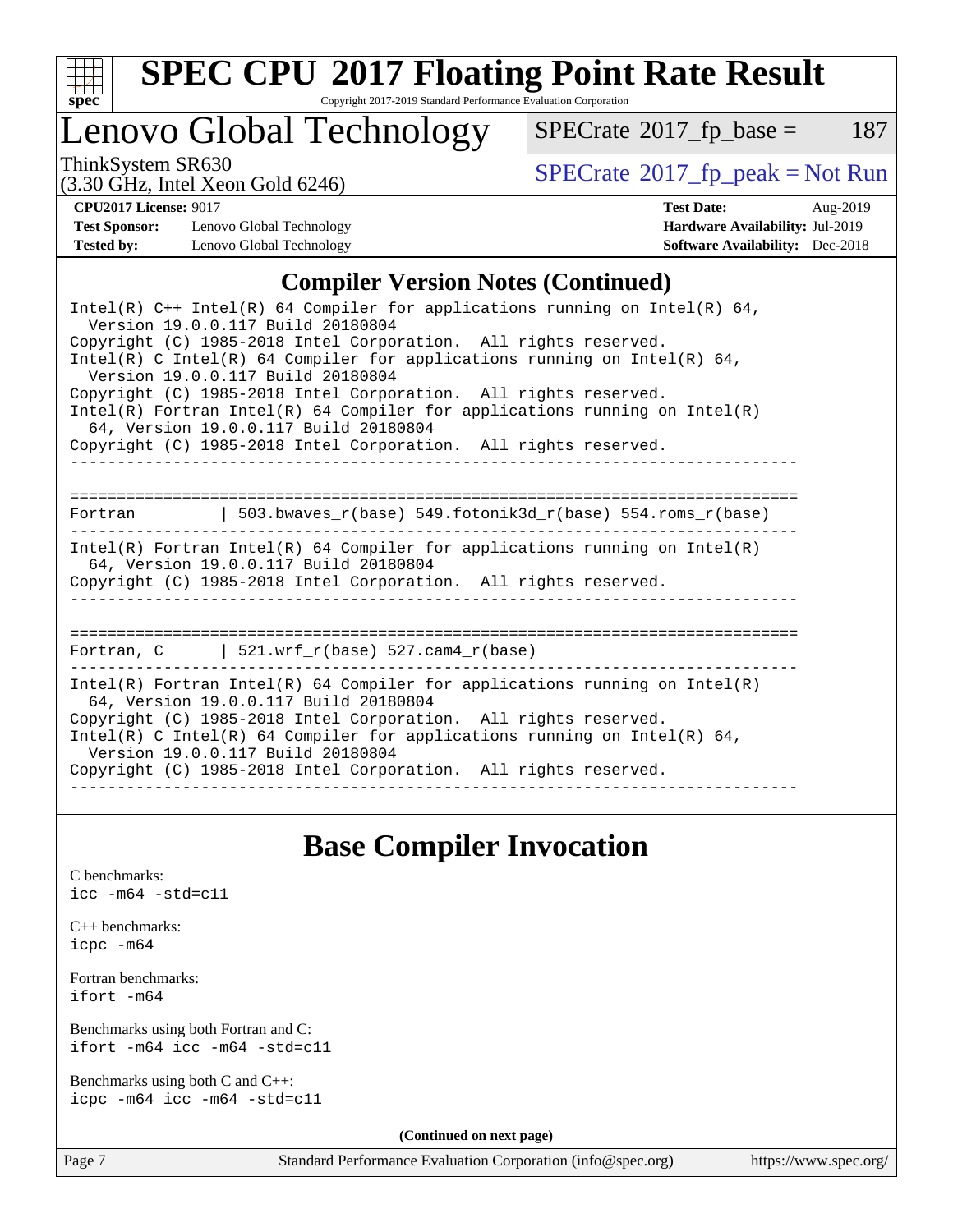

# Lenovo Global Technology

 $SPECTate$ <sup>®</sup>[2017\\_fp\\_base =](http://www.spec.org/auto/cpu2017/Docs/result-fields.html#SPECrate2017fpbase) 187

(3.30 GHz, Intel Xeon Gold 6246)

ThinkSystem SR630<br>  $\begin{array}{c}\n\text{SPECrate} \textcirc 2017\_fp\_peak = Not Run \\
\text{SPECrate} \textcirc 2017\_fp\_peak = Not Run\n\end{array}$  $\begin{array}{c}\n\text{SPECrate} \textcirc 2017\_fp\_peak = Not Run \\
\text{SPECrate} \textcirc 2017\_fp\_peak = Not Run\n\end{array}$  $\begin{array}{c}\n\text{SPECrate} \textcirc 2017\_fp\_peak = Not Run \\
\text{SPECrate} \textcirc 2017\_fp\_peak = Not Run\n\end{array}$ 

**[Test Sponsor:](http://www.spec.org/auto/cpu2017/Docs/result-fields.html#TestSponsor)** Lenovo Global Technology **[Hardware Availability:](http://www.spec.org/auto/cpu2017/Docs/result-fields.html#HardwareAvailability)** Jul-2019 **[Tested by:](http://www.spec.org/auto/cpu2017/Docs/result-fields.html#Testedby)** Lenovo Global Technology **[Software Availability:](http://www.spec.org/auto/cpu2017/Docs/result-fields.html#SoftwareAvailability)** Dec-2018

**[CPU2017 License:](http://www.spec.org/auto/cpu2017/Docs/result-fields.html#CPU2017License)** 9017 **[Test Date:](http://www.spec.org/auto/cpu2017/Docs/result-fields.html#TestDate)** Aug-2019

## **[Base Compiler Invocation \(Continued\)](http://www.spec.org/auto/cpu2017/Docs/result-fields.html#BaseCompilerInvocation)**

[Benchmarks using Fortran, C, and C++:](http://www.spec.org/auto/cpu2017/Docs/result-fields.html#BenchmarksusingFortranCandCXX) [icpc -m64](http://www.spec.org/cpu2017/results/res2019q3/cpu2017-20190819-17100.flags.html#user_CC_CXX_FCbase_intel_icpc_64bit_4ecb2543ae3f1412ef961e0650ca070fec7b7afdcd6ed48761b84423119d1bf6bdf5cad15b44d48e7256388bc77273b966e5eb805aefd121eb22e9299b2ec9d9) [icc -m64 -std=c11](http://www.spec.org/cpu2017/results/res2019q3/cpu2017-20190819-17100.flags.html#user_CC_CXX_FCbase_intel_icc_64bit_c11_33ee0cdaae7deeeab2a9725423ba97205ce30f63b9926c2519791662299b76a0318f32ddfffdc46587804de3178b4f9328c46fa7c2b0cd779d7a61945c91cd35) [ifort -m64](http://www.spec.org/cpu2017/results/res2019q3/cpu2017-20190819-17100.flags.html#user_CC_CXX_FCbase_intel_ifort_64bit_24f2bb282fbaeffd6157abe4f878425411749daecae9a33200eee2bee2fe76f3b89351d69a8130dd5949958ce389cf37ff59a95e7a40d588e8d3a57e0c3fd751)

## **[Base Portability Flags](http://www.spec.org/auto/cpu2017/Docs/result-fields.html#BasePortabilityFlags)**

 503.bwaves\_r: [-DSPEC\\_LP64](http://www.spec.org/cpu2017/results/res2019q3/cpu2017-20190819-17100.flags.html#suite_basePORTABILITY503_bwaves_r_DSPEC_LP64) 507.cactuBSSN\_r: [-DSPEC\\_LP64](http://www.spec.org/cpu2017/results/res2019q3/cpu2017-20190819-17100.flags.html#suite_basePORTABILITY507_cactuBSSN_r_DSPEC_LP64) 508.namd\_r: [-DSPEC\\_LP64](http://www.spec.org/cpu2017/results/res2019q3/cpu2017-20190819-17100.flags.html#suite_basePORTABILITY508_namd_r_DSPEC_LP64) 510.parest\_r: [-DSPEC\\_LP64](http://www.spec.org/cpu2017/results/res2019q3/cpu2017-20190819-17100.flags.html#suite_basePORTABILITY510_parest_r_DSPEC_LP64) 511.povray\_r: [-DSPEC\\_LP64](http://www.spec.org/cpu2017/results/res2019q3/cpu2017-20190819-17100.flags.html#suite_basePORTABILITY511_povray_r_DSPEC_LP64) 519.lbm\_r: [-DSPEC\\_LP64](http://www.spec.org/cpu2017/results/res2019q3/cpu2017-20190819-17100.flags.html#suite_basePORTABILITY519_lbm_r_DSPEC_LP64) 521.wrf\_r: [-DSPEC\\_LP64](http://www.spec.org/cpu2017/results/res2019q3/cpu2017-20190819-17100.flags.html#suite_basePORTABILITY521_wrf_r_DSPEC_LP64) [-DSPEC\\_CASE\\_FLAG](http://www.spec.org/cpu2017/results/res2019q3/cpu2017-20190819-17100.flags.html#b521.wrf_r_baseCPORTABILITY_DSPEC_CASE_FLAG) [-convert big\\_endian](http://www.spec.org/cpu2017/results/res2019q3/cpu2017-20190819-17100.flags.html#user_baseFPORTABILITY521_wrf_r_convert_big_endian_c3194028bc08c63ac5d04de18c48ce6d347e4e562e8892b8bdbdc0214820426deb8554edfa529a3fb25a586e65a3d812c835984020483e7e73212c4d31a38223) 526.blender\_r: [-DSPEC\\_LP64](http://www.spec.org/cpu2017/results/res2019q3/cpu2017-20190819-17100.flags.html#suite_basePORTABILITY526_blender_r_DSPEC_LP64) [-DSPEC\\_LINUX](http://www.spec.org/cpu2017/results/res2019q3/cpu2017-20190819-17100.flags.html#b526.blender_r_baseCPORTABILITY_DSPEC_LINUX) [-funsigned-char](http://www.spec.org/cpu2017/results/res2019q3/cpu2017-20190819-17100.flags.html#user_baseCPORTABILITY526_blender_r_force_uchar_40c60f00ab013830e2dd6774aeded3ff59883ba5a1fc5fc14077f794d777847726e2a5858cbc7672e36e1b067e7e5c1d9a74f7176df07886a243d7cc18edfe67) 527.cam4\_r: [-DSPEC\\_LP64](http://www.spec.org/cpu2017/results/res2019q3/cpu2017-20190819-17100.flags.html#suite_basePORTABILITY527_cam4_r_DSPEC_LP64) [-DSPEC\\_CASE\\_FLAG](http://www.spec.org/cpu2017/results/res2019q3/cpu2017-20190819-17100.flags.html#b527.cam4_r_baseCPORTABILITY_DSPEC_CASE_FLAG) 538.imagick\_r: [-DSPEC\\_LP64](http://www.spec.org/cpu2017/results/res2019q3/cpu2017-20190819-17100.flags.html#suite_basePORTABILITY538_imagick_r_DSPEC_LP64) 544.nab\_r: [-DSPEC\\_LP64](http://www.spec.org/cpu2017/results/res2019q3/cpu2017-20190819-17100.flags.html#suite_basePORTABILITY544_nab_r_DSPEC_LP64) 549.fotonik3d\_r: [-DSPEC\\_LP64](http://www.spec.org/cpu2017/results/res2019q3/cpu2017-20190819-17100.flags.html#suite_basePORTABILITY549_fotonik3d_r_DSPEC_LP64) 554.roms\_r: [-DSPEC\\_LP64](http://www.spec.org/cpu2017/results/res2019q3/cpu2017-20190819-17100.flags.html#suite_basePORTABILITY554_roms_r_DSPEC_LP64)

## **[Base Optimization Flags](http://www.spec.org/auto/cpu2017/Docs/result-fields.html#BaseOptimizationFlags)**

#### [C benchmarks](http://www.spec.org/auto/cpu2017/Docs/result-fields.html#Cbenchmarks):

[-xCORE-AVX512](http://www.spec.org/cpu2017/results/res2019q3/cpu2017-20190819-17100.flags.html#user_CCbase_f-xCORE-AVX512) [-ipo](http://www.spec.org/cpu2017/results/res2019q3/cpu2017-20190819-17100.flags.html#user_CCbase_f-ipo) [-O3](http://www.spec.org/cpu2017/results/res2019q3/cpu2017-20190819-17100.flags.html#user_CCbase_f-O3) [-no-prec-div](http://www.spec.org/cpu2017/results/res2019q3/cpu2017-20190819-17100.flags.html#user_CCbase_f-no-prec-div) [-qopt-prefetch](http://www.spec.org/cpu2017/results/res2019q3/cpu2017-20190819-17100.flags.html#user_CCbase_f-qopt-prefetch) [-ffinite-math-only](http://www.spec.org/cpu2017/results/res2019q3/cpu2017-20190819-17100.flags.html#user_CCbase_f_finite_math_only_cb91587bd2077682c4b38af759c288ed7c732db004271a9512da14a4f8007909a5f1427ecbf1a0fb78ff2a814402c6114ac565ca162485bbcae155b5e4258871) [-qopt-mem-layout-trans=3](http://www.spec.org/cpu2017/results/res2019q3/cpu2017-20190819-17100.flags.html#user_CCbase_f-qopt-mem-layout-trans_de80db37974c74b1f0e20d883f0b675c88c3b01e9d123adea9b28688d64333345fb62bc4a798493513fdb68f60282f9a726aa07f478b2f7113531aecce732043)

[C++ benchmarks:](http://www.spec.org/auto/cpu2017/Docs/result-fields.html#CXXbenchmarks) [-xCORE-AVX512](http://www.spec.org/cpu2017/results/res2019q3/cpu2017-20190819-17100.flags.html#user_CXXbase_f-xCORE-AVX512) [-ipo](http://www.spec.org/cpu2017/results/res2019q3/cpu2017-20190819-17100.flags.html#user_CXXbase_f-ipo) [-O3](http://www.spec.org/cpu2017/results/res2019q3/cpu2017-20190819-17100.flags.html#user_CXXbase_f-O3) [-no-prec-div](http://www.spec.org/cpu2017/results/res2019q3/cpu2017-20190819-17100.flags.html#user_CXXbase_f-no-prec-div) [-qopt-prefetch](http://www.spec.org/cpu2017/results/res2019q3/cpu2017-20190819-17100.flags.html#user_CXXbase_f-qopt-prefetch) [-ffinite-math-only](http://www.spec.org/cpu2017/results/res2019q3/cpu2017-20190819-17100.flags.html#user_CXXbase_f_finite_math_only_cb91587bd2077682c4b38af759c288ed7c732db004271a9512da14a4f8007909a5f1427ecbf1a0fb78ff2a814402c6114ac565ca162485bbcae155b5e4258871) [-qopt-mem-layout-trans=3](http://www.spec.org/cpu2017/results/res2019q3/cpu2017-20190819-17100.flags.html#user_CXXbase_f-qopt-mem-layout-trans_de80db37974c74b1f0e20d883f0b675c88c3b01e9d123adea9b28688d64333345fb62bc4a798493513fdb68f60282f9a726aa07f478b2f7113531aecce732043)

#### [Fortran benchmarks](http://www.spec.org/auto/cpu2017/Docs/result-fields.html#Fortranbenchmarks):

[-xCORE-AVX512](http://www.spec.org/cpu2017/results/res2019q3/cpu2017-20190819-17100.flags.html#user_FCbase_f-xCORE-AVX512) [-ipo](http://www.spec.org/cpu2017/results/res2019q3/cpu2017-20190819-17100.flags.html#user_FCbase_f-ipo) [-O3](http://www.spec.org/cpu2017/results/res2019q3/cpu2017-20190819-17100.flags.html#user_FCbase_f-O3) [-no-prec-div](http://www.spec.org/cpu2017/results/res2019q3/cpu2017-20190819-17100.flags.html#user_FCbase_f-no-prec-div) [-qopt-prefetch](http://www.spec.org/cpu2017/results/res2019q3/cpu2017-20190819-17100.flags.html#user_FCbase_f-qopt-prefetch) [-ffinite-math-only](http://www.spec.org/cpu2017/results/res2019q3/cpu2017-20190819-17100.flags.html#user_FCbase_f_finite_math_only_cb91587bd2077682c4b38af759c288ed7c732db004271a9512da14a4f8007909a5f1427ecbf1a0fb78ff2a814402c6114ac565ca162485bbcae155b5e4258871) [-qopt-mem-layout-trans=3](http://www.spec.org/cpu2017/results/res2019q3/cpu2017-20190819-17100.flags.html#user_FCbase_f-qopt-mem-layout-trans_de80db37974c74b1f0e20d883f0b675c88c3b01e9d123adea9b28688d64333345fb62bc4a798493513fdb68f60282f9a726aa07f478b2f7113531aecce732043) [-auto](http://www.spec.org/cpu2017/results/res2019q3/cpu2017-20190819-17100.flags.html#user_FCbase_f-auto) [-nostandard-realloc-lhs](http://www.spec.org/cpu2017/results/res2019q3/cpu2017-20190819-17100.flags.html#user_FCbase_f_2003_std_realloc_82b4557e90729c0f113870c07e44d33d6f5a304b4f63d4c15d2d0f1fab99f5daaed73bdb9275d9ae411527f28b936061aa8b9c8f2d63842963b95c9dd6426b8a) [-align array32byte](http://www.spec.org/cpu2017/results/res2019q3/cpu2017-20190819-17100.flags.html#user_FCbase_align_array32byte_b982fe038af199962ba9a80c053b8342c548c85b40b8e86eb3cc33dee0d7986a4af373ac2d51c3f7cf710a18d62fdce2948f201cd044323541f22fc0fffc51b6)

[Benchmarks using both Fortran and C](http://www.spec.org/auto/cpu2017/Docs/result-fields.html#BenchmarksusingbothFortranandC):

```
-xCORE-AVX512 -ipo -O3 -no-prec-div -qopt-prefetch
-ffinite-math-only -qopt-mem-layout-trans=3 -auto
-nostandard-realloc-lhs -align array32byte
```
**(Continued on next page)**

Page 8 Standard Performance Evaluation Corporation [\(info@spec.org\)](mailto:info@spec.org) <https://www.spec.org/>